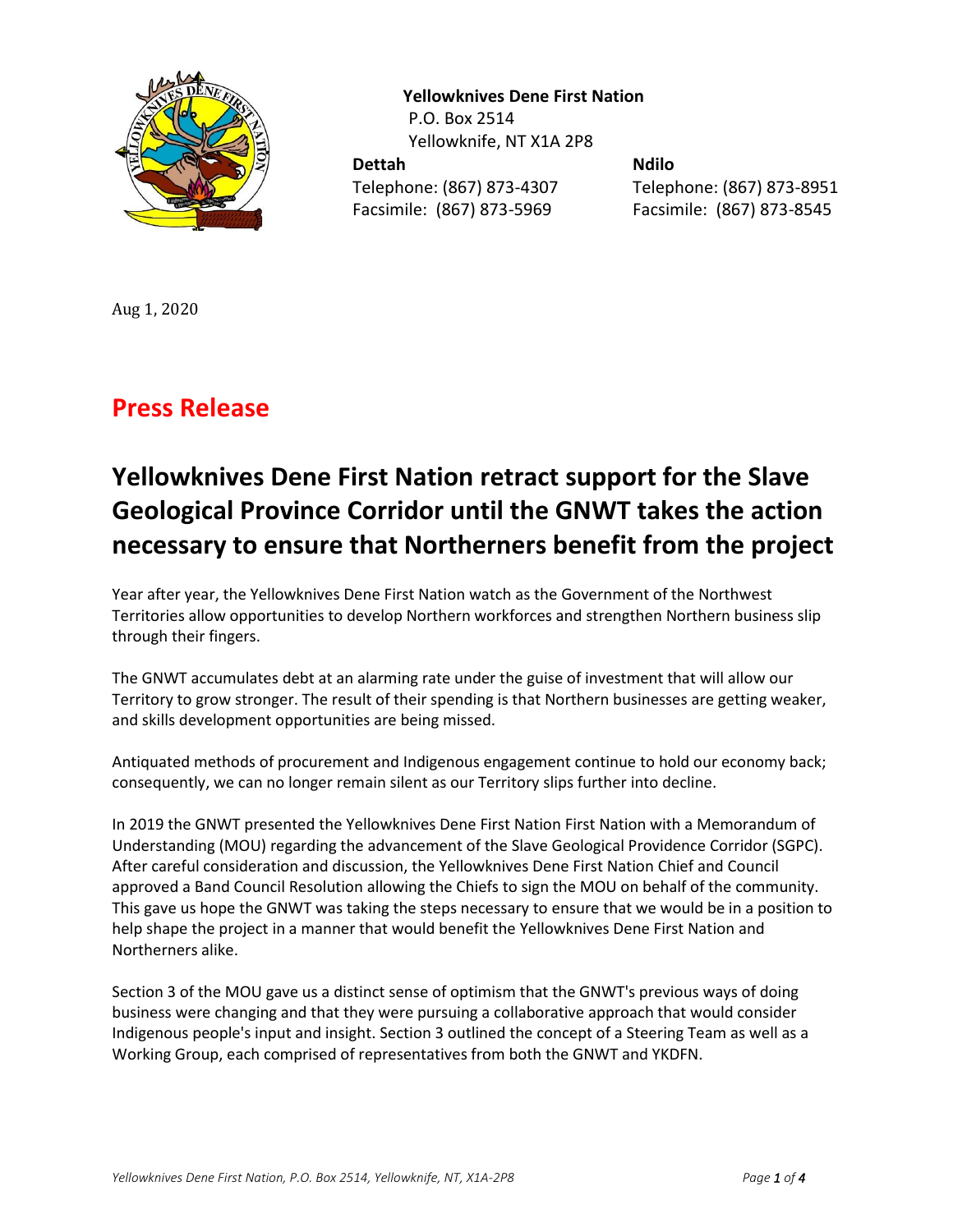Based on our MOU discussions, we supported the GNWT's request to the Federal Government for funding (letter issued on May 1st, 2019). We believed that the Yellowknives Dene First Nation would have input on how this project would eventually take shape.

Both Chiefs signed this MOU on August 13th, 2019, as of today it remains unsigned by the GNWT.

Meanwhile, the GNWT has issued multiple contracts related to this project. The most significant of these contracts was a Standing Offer Agreement (SOA), which was recently awarded to two large multinational consulting firms. The scope of this work is to perform the Environmental, Community Consultation, and Engineering work necessary to complete the Environmental Impact Assessment and regulatory authorizations required to begin the construction phase of SGPC.

The value of work packages to be issued under the SOA amount to \$ 20,000,000 over 4-6 years. This SOA was awarded based upon responses to an RFP that was developed with absolutely no input from the Yellowknives Dene First Nation First Nation. The MOU discussions we had with the GNWT led us to believe that we would have a seat at the table when deciding what Environmental and Social considerations were important when executing a project of this significance.

Given the opportunity, the Yellowknives Dene First Nation would have advocated that a higher degree of importance being put on capacity building, benefits for Northern and Indigenous business, local hiring, and community engagement. Ultimately RFPs were issued, and the proposals were evaluated on criteria important to the GNWT with no regard for what is essential to the YKDFN or the people of the North.

As a result of the Yellowknives Dene First Nation support, the Federal Government announced \$30,000,000 in funding to advance the SGPC project in August 2019. The YKDFN letter of support was given based on the premise that we would be able to have input on how that money was best utilized through working groups and steering groups. We now know that our support for the GNWT's funding request was provided under false pretenses.

Det' on Cho Environmental (a Yellowknives Dene First Nation Company) was unsuccessful in their bid to provide services under the SOA. While we recognize the qualifications of the two successful bidders, both multi-national firms, we also are aware that these companies were deemed to be most qualified through a lens that did not benefit from Yellowknives Dene First Nation input. We are confident that if RFP requirements were developed based upon input from the Yellowknives Dene First Nation, Det' on Cho Environmental (and their partners Hemmera and Dillon Consulting) would have demonstrated that they were best suited to advance this project.

Unfortunately, because Det' on Cho Environmental developed an approach that included and gave weight to items of importance to Northerners and Indigenous people, our bid fell short (third of five submissions).

While we are frustrated that the GNWT's procurement policies don't provide any provisions supporting Indigenous Procurement and that rules supporting Northern businesses are outdated and inadequate, we are infuriated that the profits related to this work will flow outside of the NWT because the GNWT deceived us.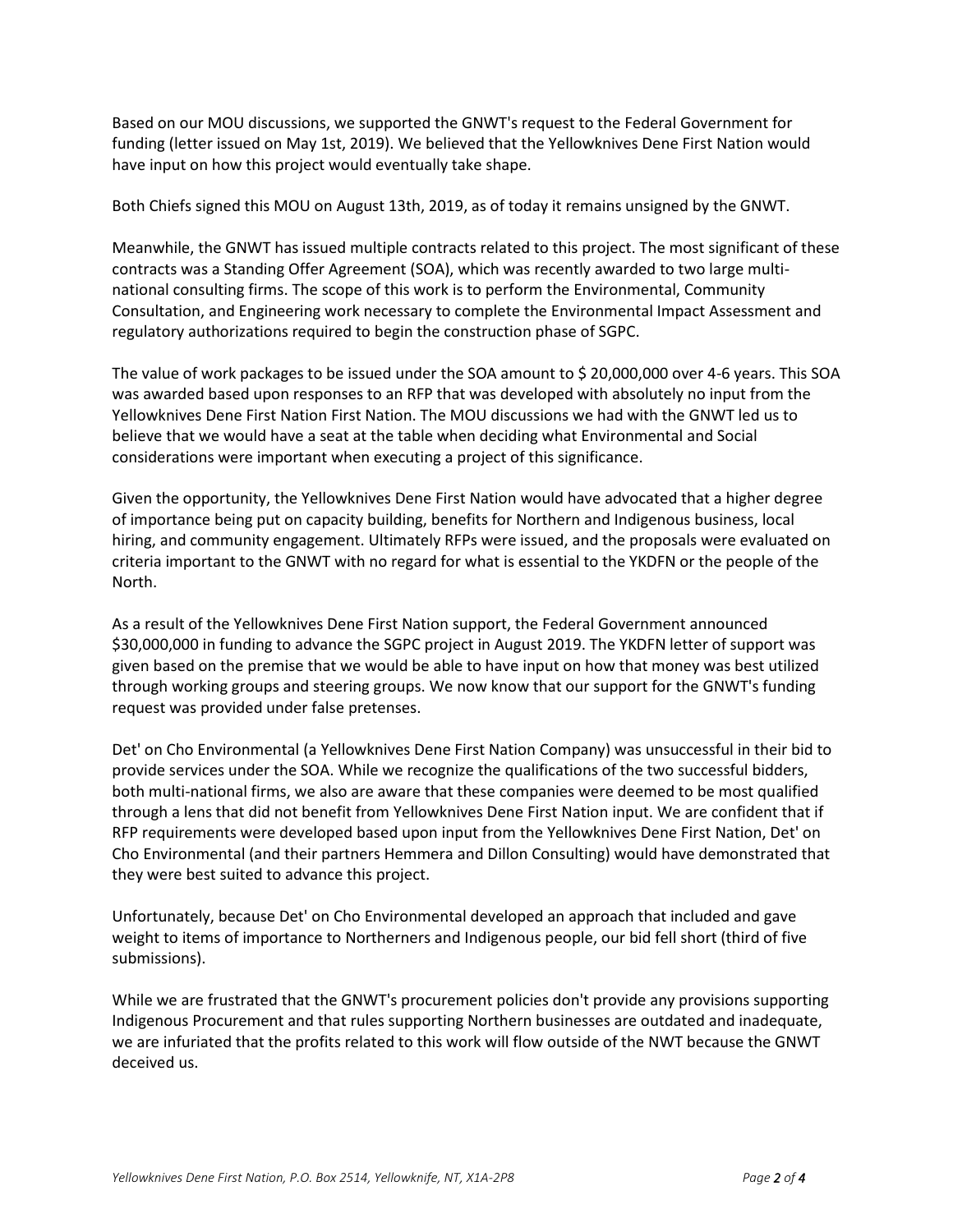In her bid to be Premier, Caroline Cochrane responded to a question put forward from the MLA's regarding working with Indigenous Governments. In her response, Ms. Cochrane stated that when dealing with Indigenous governments;

"It has to be a win-win situation here. It can't be the GNWT making the direction."

Ms. Cochrane later followed with an answer to the question of why she was seeking the office of Premier;

"I believe the reason that I am here is because we can do better"

In our opinion, the GNWT's 19th Assembly is not generating win-win opportunities and certainly not doing any better than their predecessors.

Progress was made towards Government-to-Government collaboration through the drafting of the MOU, which took place under the 18th Legislative Assembly. Inaction on the execution of this agreement is the responsibility of the 19th Assembly. Despite the promise of positive change preelection, the reality is that the 19th Assembly has regressed.

The GNWT's continued justification for pumping millions of dollars out of the Territory is that the Territorial Government needs to ensure it is getting "value for money". The GNWT's quest to achieve this value has resulted in a "penny wise, pound foolish" perspective that does not adequately take into account the high cost of being based in the North and gives zero credence to an approach that would develop our people and strengthen our communities.

We struggle with the GNWT's incessant "value for dollar" reprise. Bottom line, when Northern Businesses are forced to work within the constraints of an economic cost structure driven by a bloated, highly paid Territorial bureaucracy, it is difficult to compete with southern-based companies.

In light of the GNWT's questionable approach to engagement and disregard for supporting Northern Business, we are withdrawing our support for the Slave Geological Corridor Project. Our support for major infrastructure projects will not be forthcoming until the current GNWT procurement policies are reviewed, and changes are enacted that ensure the GNWT is serious about supporting Northern and Indigenous businesses.

It is a fact that dollars spent with Northern and Indigenous businesses have a significant multiplier effect on NWT's economy. The profits are not used to payout faceless investors; the profits build homes, roads, improve infrastructure, and support critical services like community wellness, daycare, and education.

In short, dollars spent with Northern and Indigenous businesses fuel economies and benefit Indigenous and Non-Indigenous people alike.